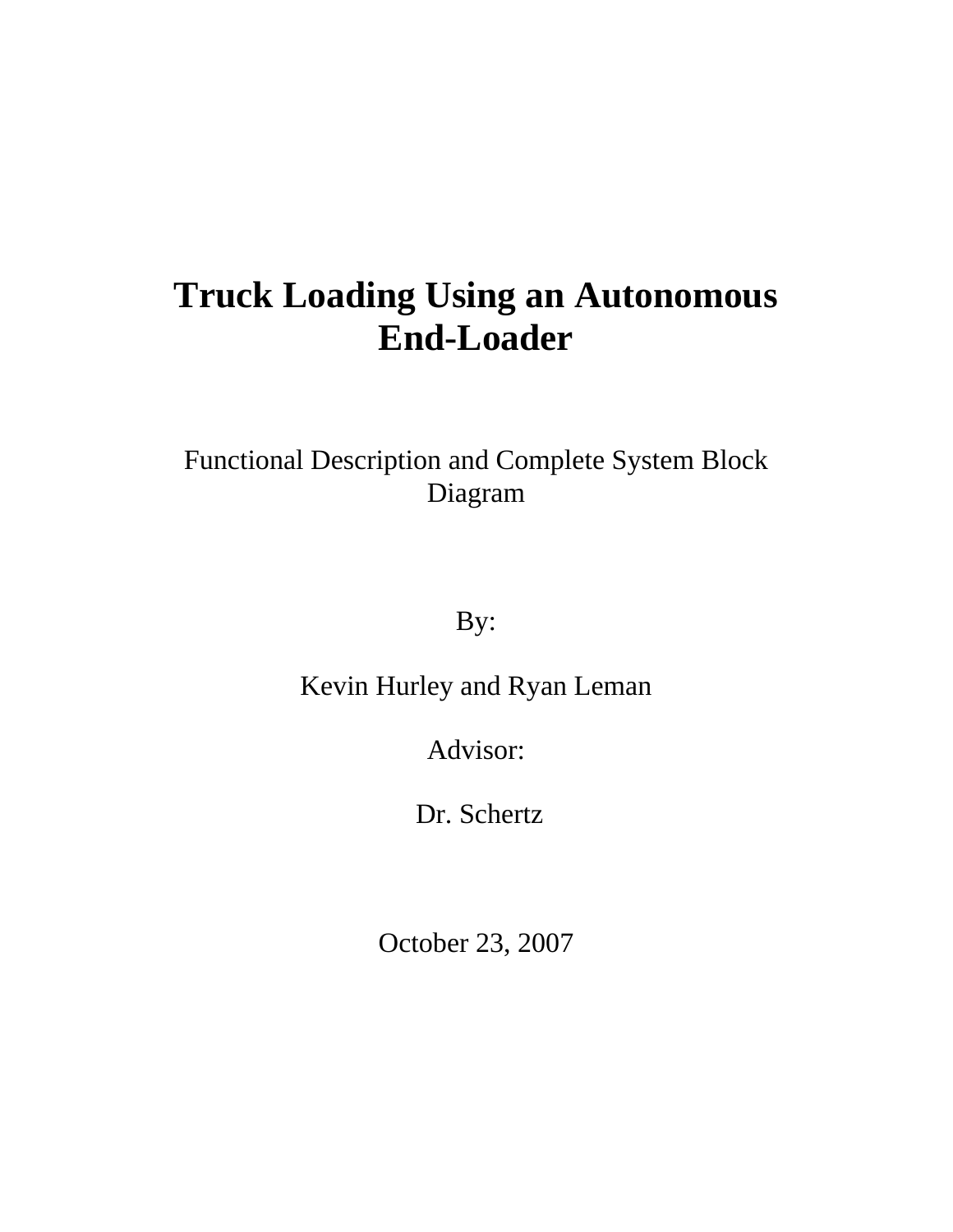### **I. Introduction**

The autonomous truck loading project will utilize an end-loader to locate and navigate to a load, scoop the load, and proceed to locate and navigate to a truck, at which point the end-loader will empty the bucket into the truck. This process will continue until it is deemed that the truck is filled. We will utilize encoders and infrared beacons to determine end-loader position and motor drive requirements to achieve the desired destination. A Silicon Labs development board will be used for overall system control. The final goal of the project will be to have a functional autonomous system fill the truck as quickly and accurately as possible, while maintaining a low system cost.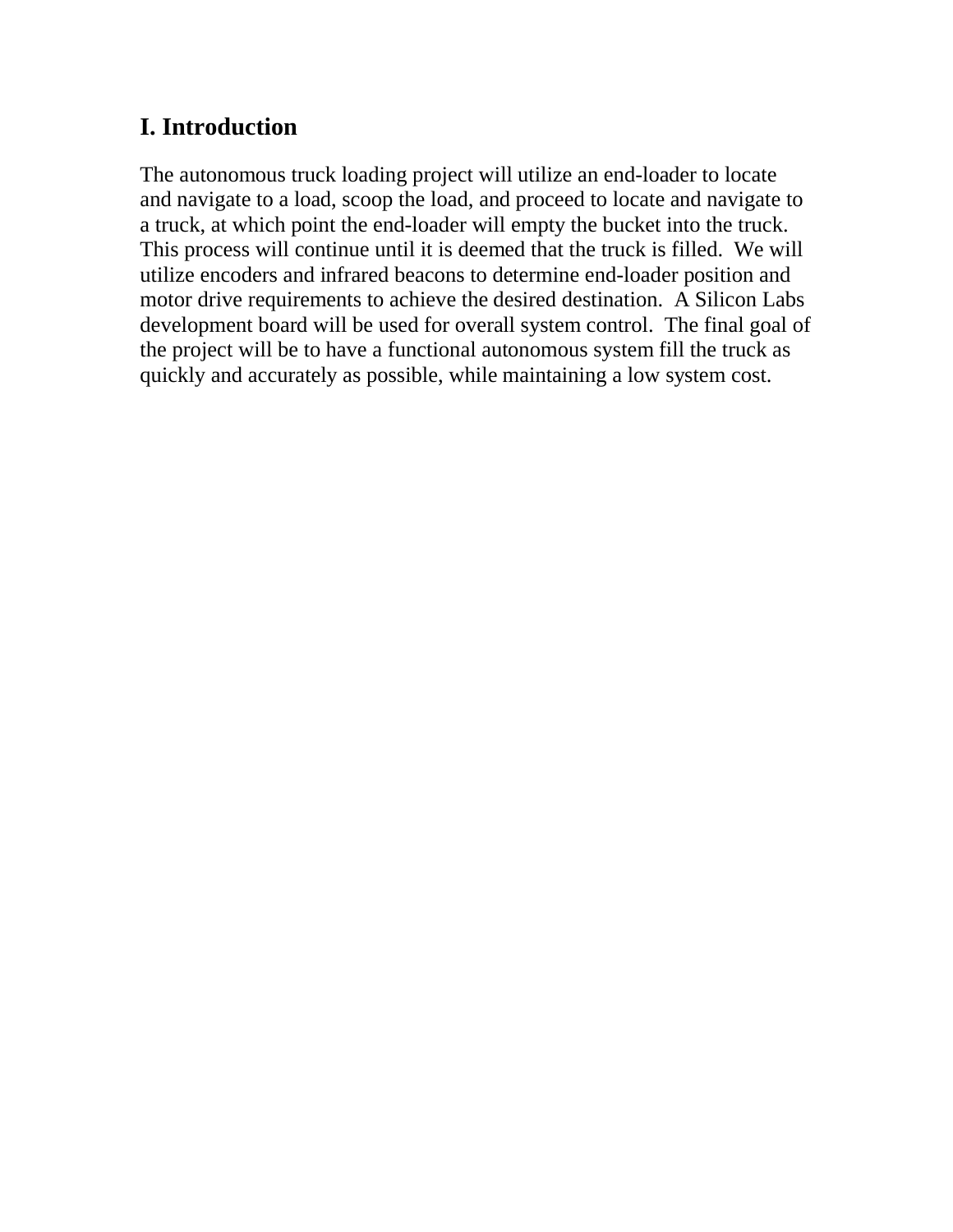### **II. System Description**

The system will consist of encoders or another form of velocity sensor, position sensor, likely infrared beacons, a Silicon Labs development board for system control, and the end-loader controlled via the microcontroller and a motor for both tracks and an additional motor for the bucket. There will be one encoder mounted on each of the two tracks and one infrared beacon on the truck and another at the load. The Silicon Labs development board will be mounted on the end-loader with a power source also mounted on the endloader.



Figure 1: System Block Diagram

#### **Subsystems**

As figure 1 illustrates, there are four main subsystems. The subsystems are as follows: the encoders, the infrared beacons, the development board, and the motors.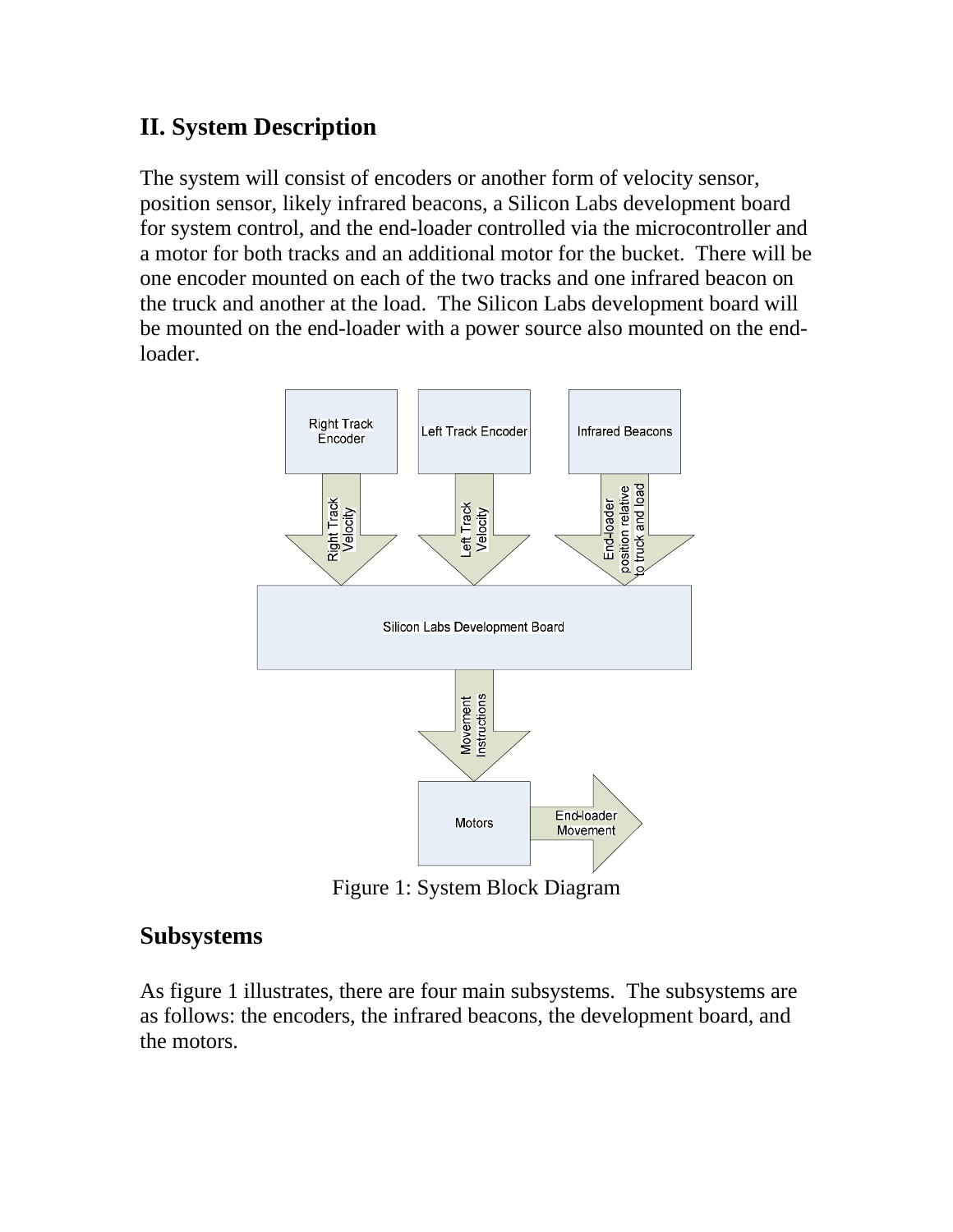### **1. Encoders**

The encoders will be used as a form of velocity and position determination. They will allow the end-loader to determine how far the end-loader has moved based on the previous PWM in order to determine if a higher or lower PWM will be needed during the next timing cycle.



Figure 2: Encoder Subsystem Block Diagram

### **2. Infrared Beacons**

The infrared beacons will be used to determine the locations of the endloader relative to the truck and the load. This information, in conjunction with the encoder data, will allow the system to determine the PWM signal to be sent to the appropriate motors.



Figure 3: Infrared Subsystem Block Diagram

## **3. Development Board**

At present, we intend to use a Silicon Labs development board to provide vehicle control, but will further investigate this to ensure that it will be adequate. The board will use the inputs from the infrared beacons and the encoders to provide motor control and to determine the appropriate operation to be undertaken. The development board will navigate to the load or truck and then operate the bucket when needed.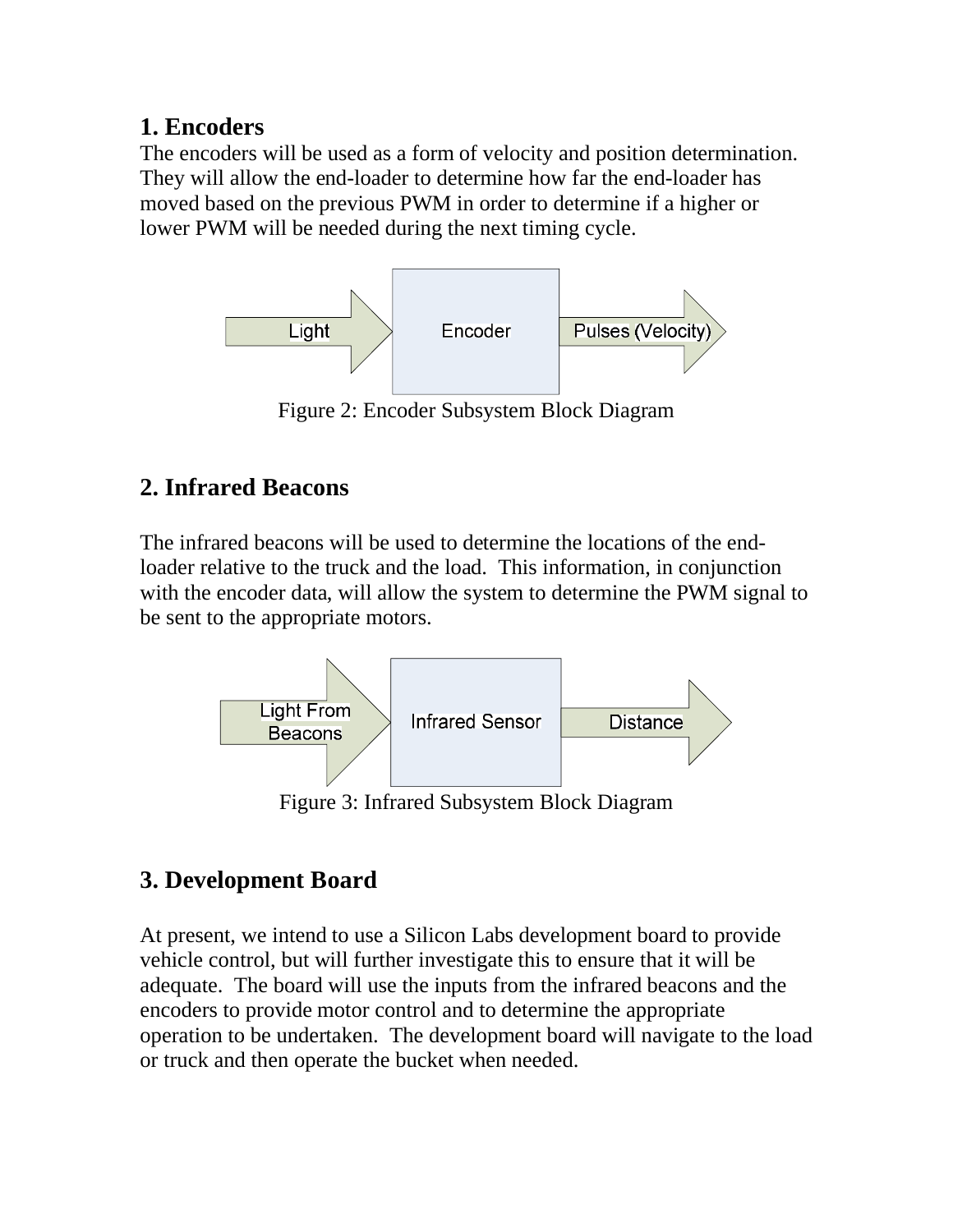

Figure 4: Development Board Subsystem Block Diagram

### **4. Motors**

The motors will provide end-loader movement for navigating to the load and truck. There will be a separate motor to control the right and left tracks in order to provide turning. Both motors will also be able to operate in forward or reverse, independent of the other motor, giving us a smaller turning radius as well as the ability to drive in either the forward or reverse directions.



Figure 5: Motor Subsystem Block Diagram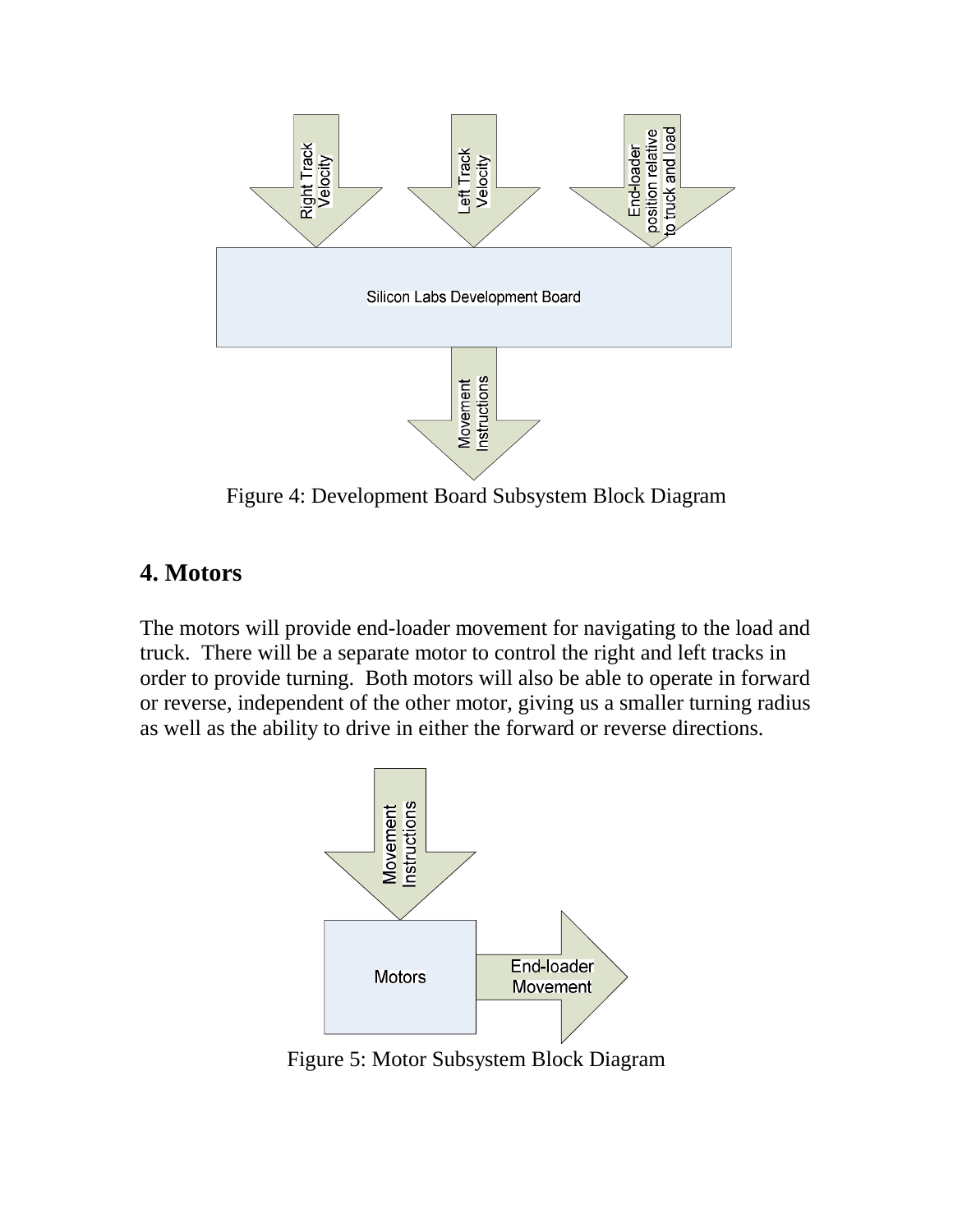### **Software Implementation**

The overall software flowchart appears in Figure A-1. After setting up the interrupts and performing required initialization, the system will wait until our main timer has overflowed and set a flag indicating that the main loop should proceed. This will be done to ensure that control operations are handled at a constant period in order to provide sufficient data from our velocity sensor to determine the PWM drive required to each drive motor to move towards the load or truck.

After the main loop begins, the software will check to determine if the truck is full, likely to be defined as a certain number of times we have emptied a load into it. If the truck is deemed full, we will stop the end-loader and wait until a push button is pressed to indicate that the truck has been emptied and the end-loader can continue loading the truck.

If the truck is not full, the software will check the end-loader's position relative to the load and truck. It will also check how far the end-loader has moved based on the previous PWM in order to determine if a higher or lower PWM will be needed during the next timing cycle. If the bucket on the end-loader has already been filled with a load, the end-loader will need to navigate to the truck and empty the bucket into the truck once it arrives. If the bucket on the end-loader is not full, the end-loader will navigate towards the load and scoop up a load once it arrives there.

#### **Development Procedure**

After determining necessary hardware, we will begin vehicle construction and do limited testing to ensure functionality. Initially, we intend to construct a preliminary end-loader in order to determine if the current kit will be adequate, and if any additional hardware will be required. It will then be required to determine which sensors will provide necessary features and accuracy to maintain the lowest possible cost while still operating as needed. At this stage, we will begin implementing the control system via the microcontroller, using modular programming practices for easier software integration and debugging. The ultimate goal of the project will be to have a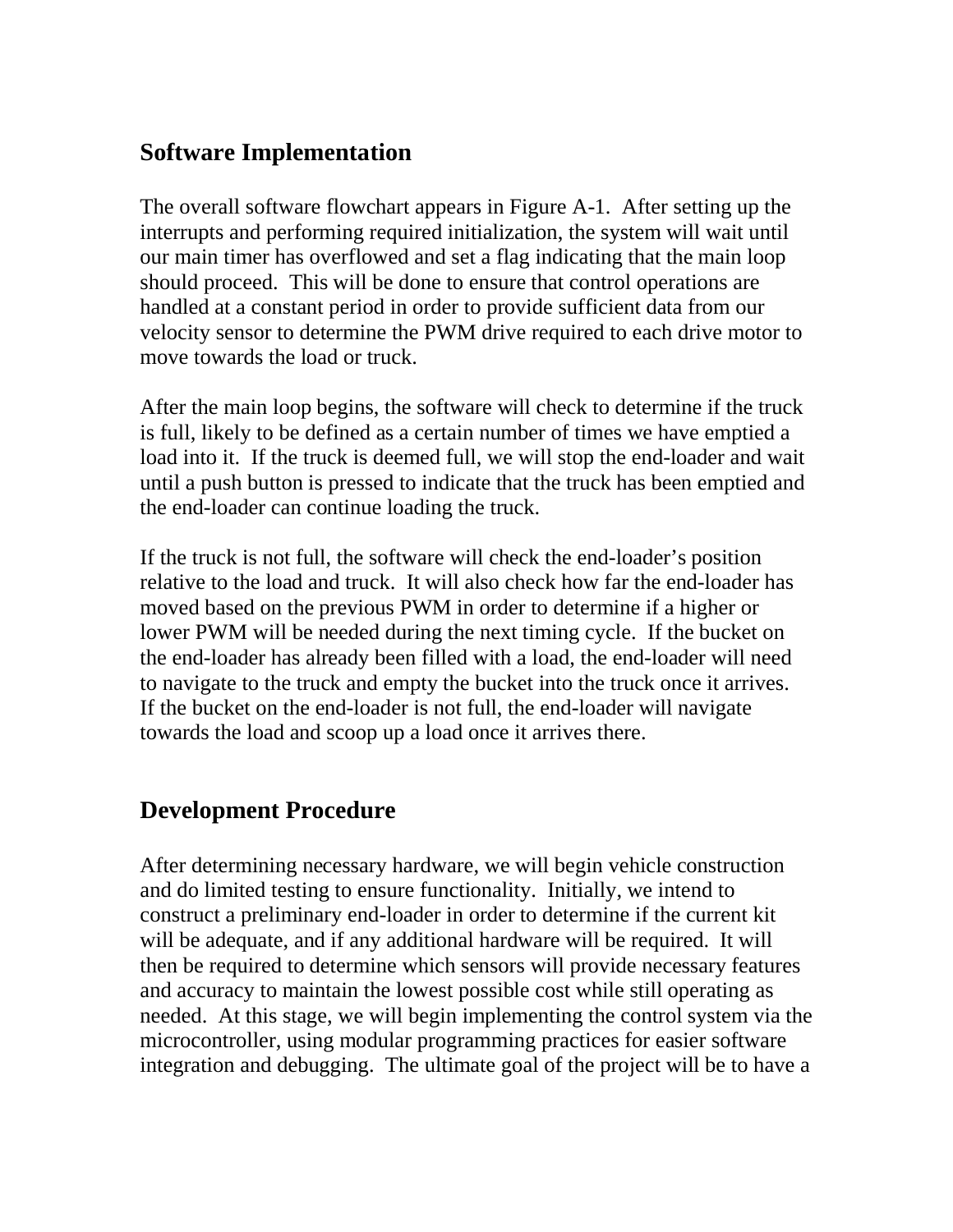functional autonomous system to accurately scoop a load into the end-loader and fill the truck.